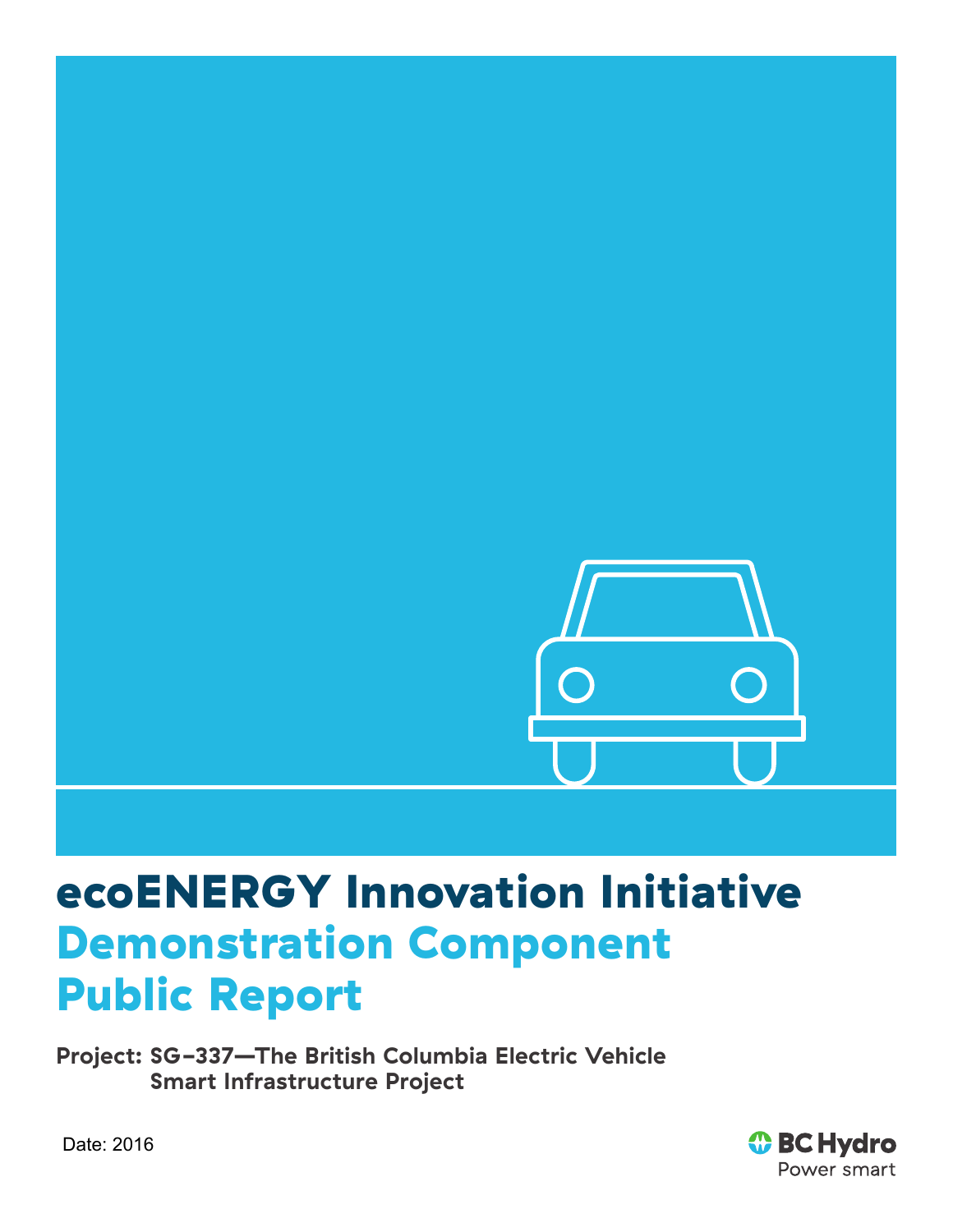# **Contents**

| Executive Summary 2008 and 2008 and 2008 and 2008 and 2008 and 2008 and 2008 and 2008 and 2008 and 2008 and 200 |       |                                                                                                                |  |
|-----------------------------------------------------------------------------------------------------------------|-------|----------------------------------------------------------------------------------------------------------------|--|
| 1                                                                                                               |       |                                                                                                                |  |
| $\overline{2}$                                                                                                  |       |                                                                                                                |  |
|                                                                                                                 |       |                                                                                                                |  |
|                                                                                                                 |       |                                                                                                                |  |
|                                                                                                                 |       |                                                                                                                |  |
|                                                                                                                 |       |                                                                                                                |  |
|                                                                                                                 |       |                                                                                                                |  |
|                                                                                                                 |       |                                                                                                                |  |
| $\overline{\mathbf{3}}$                                                                                         |       |                                                                                                                |  |
|                                                                                                                 |       |                                                                                                                |  |
|                                                                                                                 | 3.1.1 |                                                                                                                |  |
|                                                                                                                 | 3.1.2 | Harmonized Data Network - evCloud 77 / 2008 / 2008 / 2009 / 2010 / 2010 / 2010 / 2010 / 2010 / 2010 / 2010 / 2 |  |
|                                                                                                                 | 3.1.3 |                                                                                                                |  |
| $\blacktriangle$                                                                                                |       |                                                                                                                |  |
|                                                                                                                 |       |                                                                                                                |  |
|                                                                                                                 |       | 4.2 Project Monitoring 10                                                                                      |  |
|                                                                                                                 |       | 10                                                                                                             |  |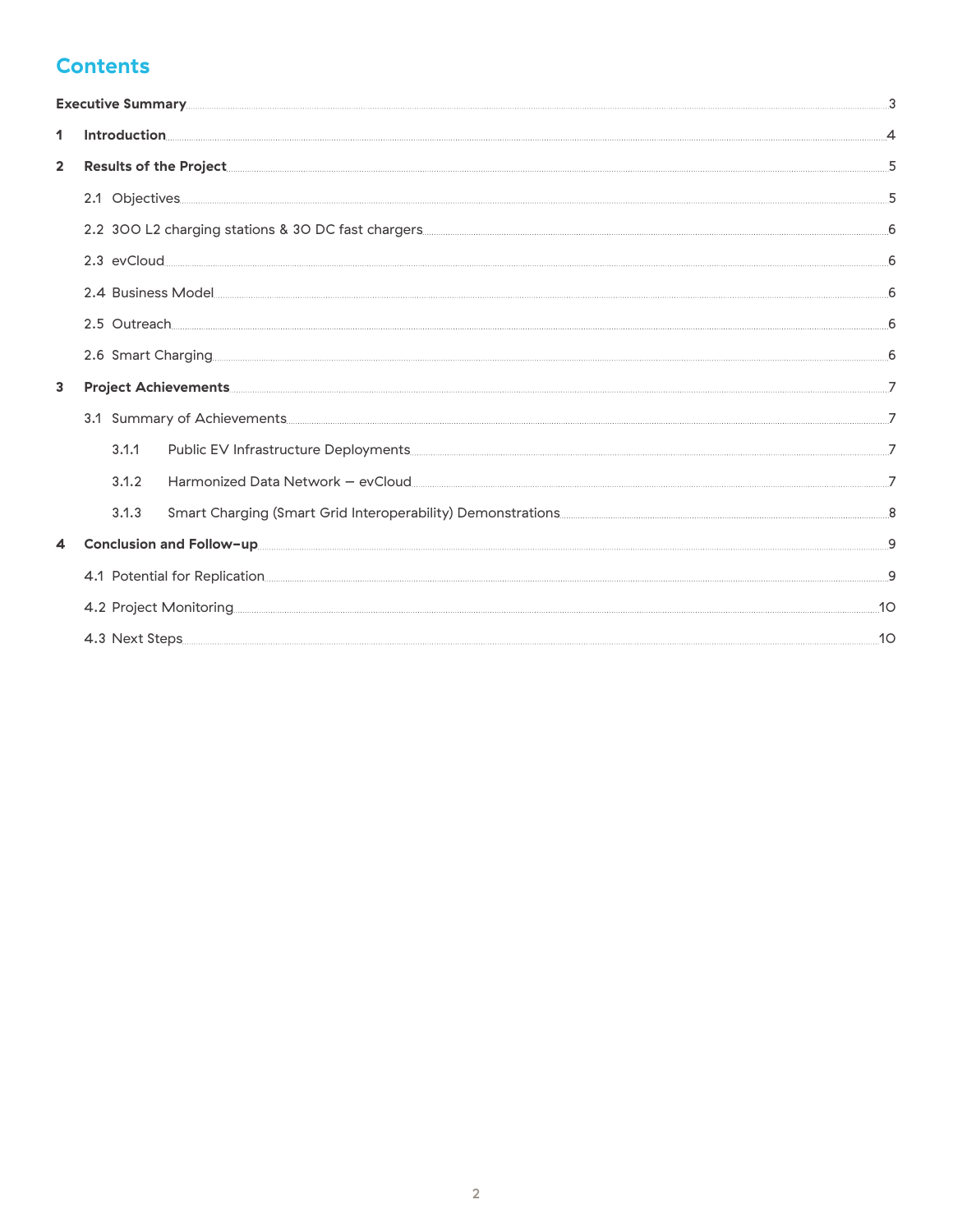# <span id="page-2-0"></span>**Executive Summary**

Governments globally have embraced electric vehicle (EV) technology for its zero tailpipe emissions, which means cleaner air for some policy makers and reduced climate changing emissions (CO2e) for most. The overwhelming endorsement of the technology is further bolstered by the US coined phrase, energy security. Electricity is an energy carrier that can be generated from multiple feedstocks, allowing nations to de-risk their transportation fuel supply like a diversified investment portfolio.

The BC EV Smart Infrastructure project evolved from years of preparation for the commercial launch of EVs in 2011. The project goals are to support EV adoption in BC with public charging infrastructure and mitigate EV charging impacts on the electric grid as most charging takes place at home during the evening peak usage hours. The resulting project scope of work is to:

- o deploy 300 level 2 charging stations that service 1-3 hour parking times and 30 DC fast chargers that service en route EV travel with 30 minute recharge times
- o develop a data clearing house for compiling usage data from the various charging station networks easy access to data is required to evaluate the effectiveness of the project and to inform future EV policies and programs
- $\circ$  conduct smart charging<sup>1</sup> demonstrations to inform the utility of the technology pathways for managing or shifting the EV load to off peak hours

# **PROJECT RESULTS**

The overall project was delivered under budget but six months over the original due date of March 2016. The closing project cost was \$8,391,801 against the planned budget of \$8,802,895. Since the project closing date with NRCan (30 September 2016), BC Hydro has absorbed just under \$400k of trailing costs from the project, which still completes the project within budget. The six month extension is attributed to the following factors:

- o a six month delay in project commencement date the planned commencement date was April 2012 but the contribution agreement with NRCan was not signed until October 2012
- o securing sites for DC fast chargers took much more time than anticipated working with local government hosts required individual business negotiations with each one of the 30 station sites.

The lesson learned on infrastructure deployment was to partner with fewer host entities with land or facilities in multiple locations of interest for DC fast charge deployment. For example, the current round of DCFC deployment has targeted large grocery stores with store locations that align with DCFC deployment plans.

# **BUSINESS MODEL**

Operating data from the DC fast chargers indicate that profitability as a standalone business for a regional service is unlikely within 10 years and even less likely given BC Hydro's increase in demand charges as of 1 April 2017. This statement has yet to factor in the cost of sustainment for the charger network. However, BC Hydro and utilities in general are able to make a case for investing in sufficient DC fast chargers to support 2-3% of EV charging as the utility will benefit from revenues for all charging on its system.

One of the remaining hurdles for public EV charging is the need for Measurement Canada approved metrology. None of the public EV charging stations have approved metrology, which is most critical for fast charging as alternative pricing structures such as time-based fees will be highly inequitable for customers. Several factors determine the amount of electricity delivered during a DC fast charging session. The size of an EV battery has the greatest impact: an EV with a 24kWh battery pack may take 10kWh from a DC fast charger in 30min but a 60kWh EV could take over 20kWh, double the energy for the same amount of time.

Inequity aside, time-based fees do improve utilization of a fast charger by encouraging users to unplug after charging is complete or when the charge rate is low at the tail end of a charge session. Since fast charging rates are dynamically dependent on many factors, some sort of hybrid fee structure such as one based on time and energy would be needed to ensure consumer acceptance of EV technology.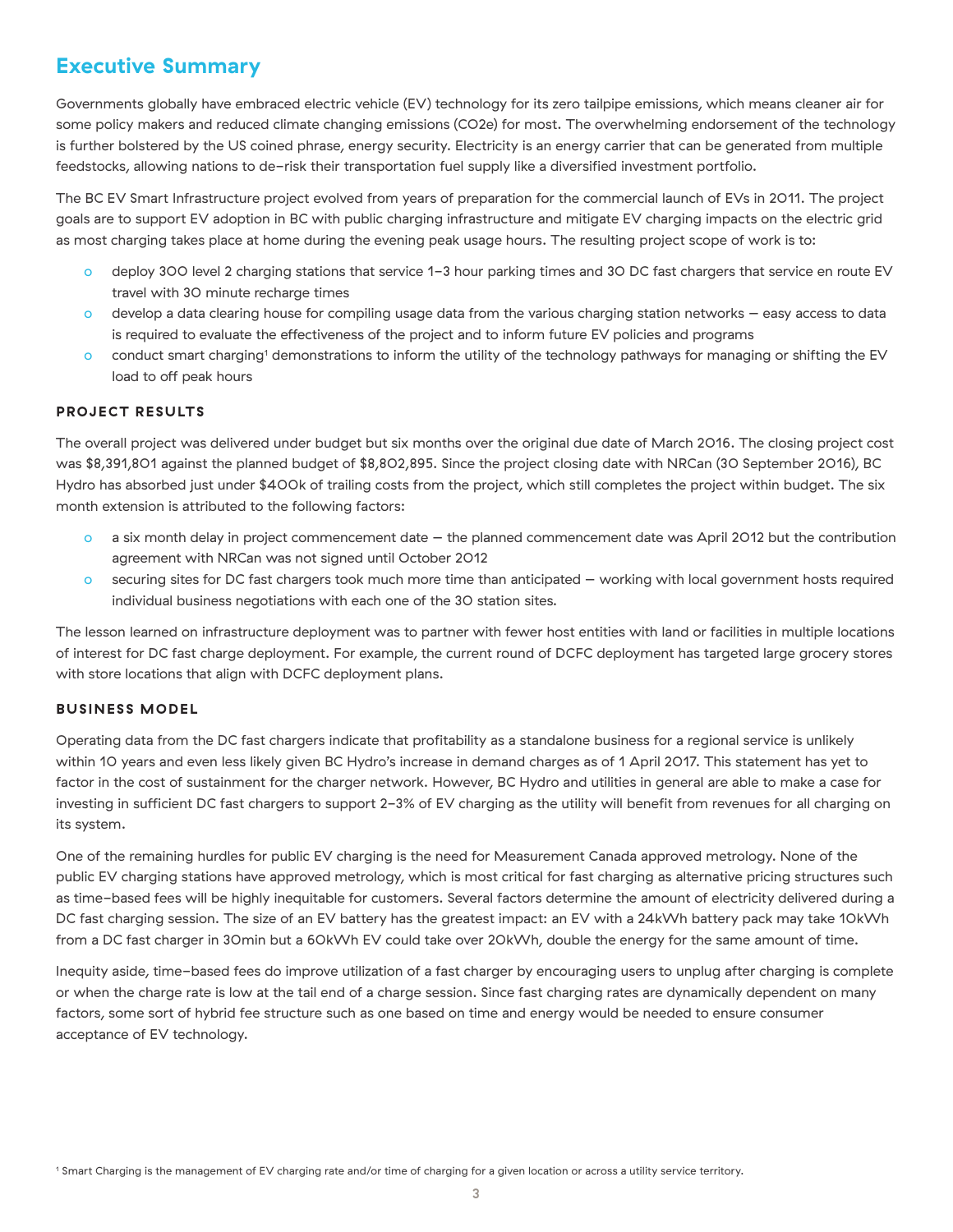#### <span id="page-3-0"></span>**OUTREACH**

As a project deliverable, information signage was installed at charging stations to inform and alert pedestrians passing the stations of the benefits of electric vehicles but the unintended consequence of soliciting others to host each station (level 2 and DC fast) resulted in EV ambassadors across the province, which enhanced the outreach value many fold in comparison to a single entity such as BC Hydro doing the same.

#### **EVCLOUD**

evCloud<sup>2</sup> has been a repository for charging station usage data since it went live in late 2013. evCloud provides the general public access to aggregate data and raw data to researchers and government to inform EV policy and program development. The constant request for access to data from academia, government and even private sector is a testament to the value of the data.

This is an example of the aggregate data from evCloud: the combination of level 2 and DC fast charging infrastructure delivered 690,699kWh of electricity, displacing 277,711 litres of fossil fuel, which avoided 639 T CO2e emissions during the last year of the project, 1 October 2015 to 30 September 2016.

#### **SMART CHARGING**

The smart charging component of the project demonstrated both business-to-business (B2B) and direct utility pathways for controlling EV charging. In B2B pathways, utilities can employ a standard demand response (DR) protocol such as OpenADR to request load shedding from DR aggregators. In the EV charging world electric vehicle supply providers (EVSPs) such as Greenlots or ChargePoint could act as DR aggregators and respond to utility DR requests with load curtailment of charging stations on their network. However, utilities are more inclined to maintain customer relations and not have a third party come between them. Hence, direct utility pathways that utilize the utility's digital metering network may be more attractive for EV load control but will require more integration effort.

As the replicable factor is a measure of success, several Canadian smart charging products went on to demonstrate in subsequent DR pilots with BC Hydro and others: the controllable load switch by Energate, CrossChasm's EV load control platform with EV and customer feedback loops and AddEnergie's residential version of their commercial level 2 charging station.

#### **CONCLUSION**

Everything about EVs is advancing at a rapid pace: faster charging rates, larger batteries, more "intelligence" or autonomy. If utilities are to invest in EV infrastructure and smart charging mitigation measures against impacts on the grid, it would be prudent to invest in an EV technology roadmap with a utility perspective.

# **1 Introduction**

BC Hydro, in partnership with the BC Government, delivered The BC Electric Vehicle Smart Infrastructure project from October 2012 to September 2016, including a 6 month extension. The project had an ambitious scope to deploy 300 level 2 electric vehicle (EV) charging stations, 30 direct current (DC) fast chargers, a charging station data clearing house and a number of smart charging demonstration projects.

#### **DEVELOPMENT AND DEPLOYMENT OF LEVEL 2 CHARGING INFRASTRUCTURE**

The 300+ level 2 charging station deployment was conducted through a public call for applicants to install and host charging stations at their facility for public use. The unintended outcome was 100s of EV ambassadors in communities throughout BC.

# **DEVELOPMENT AND DEPLOYMENT OF DIRECT CURRENT FAST CHARGE INFRASTRUCTURE**

The 30 DC fast charger deployment and business model was made possible by the discovery of an exemption in the BC Utilities Commission Act, which allows local and regional governments to operate outside of the regulatory confines of a Public Utility. This exemption enabled these specific organizations to receive compensation for the provision of electricity which resulted in BC having the first by-the-kWh-fee charging network in Canada. All others charging station networks apply flat-rate-per-session or time-based fees. The willingness and enthusiasm of local civic governments to participate and assume the cost of operating the DC fast chargers in their community was a key to the success of this deployment.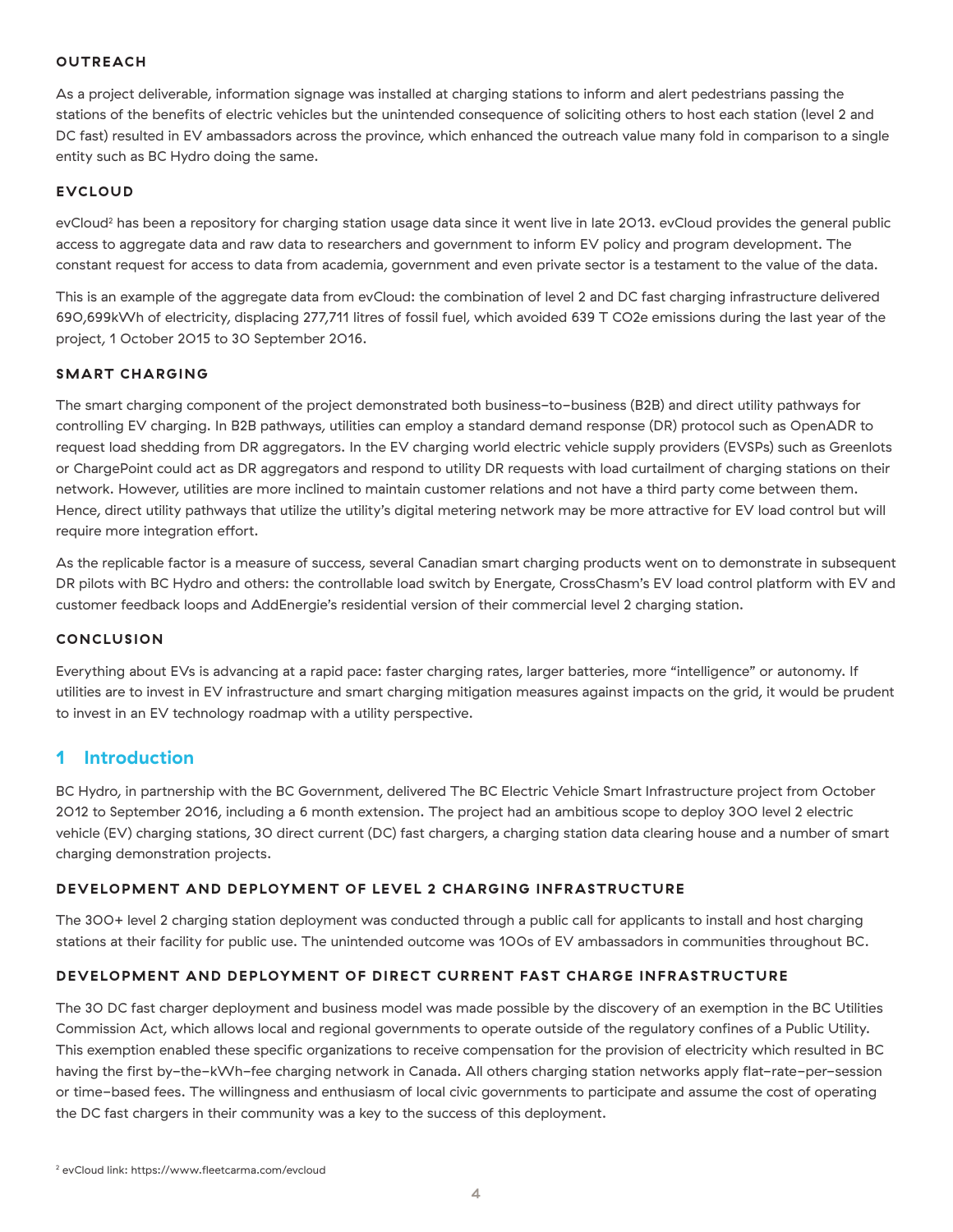#### <span id="page-4-0"></span>**SMART-GRID INITIATIVES; EVCLOUD, GRID-AWARE AND SMART CHARGING**

EVs have become the "killer app" for smart grid initiatives at public utilities. As a discretionary and sizeable load, EV charging became a target for utilities to encourage with their customers, and manage on the grid. As such, this project aimed to demonstrate the various technology pathways for controlling EV loads on the grid. A series of demonstration projects were devised and deployed to validate either business-to-business (B2B) or direct utility pathways for smart charging with residential customers. The demonstrations enlisted the following technology partners: Greenlots, AddEnergie, SMPC and CrossChasm.

CrossChasm was also a partner in the development of the evCloud, the data clearing house for the three charging station networks in the project: Greenlots, ChargePoint and AddEnergie (rebranded in early 2017 as Flo).

# **2 Results of the Project**

## **2.1 OBJECTIVES**

The following project objectives were taken from Section 3 of Schedule A of the contribution agreement and augmented with commentary (in blue) for clarity and alignment with Section 3.1 Project Achievements:

- o 300 L2 charging stations for public use in urban areas
- o 30 DC fast chargers to enable EV travel along major transportation corridors
- o A harmonized data network (EV-Cloud) to centrally collect charging data across multi-vendor charger deployments
- o A selection of at least seven (7) signature sites showcasing infrastructure business models and public outreach displays
	- Almost all 456 level 2 charging stations funded through the Community Charging Infrastructure Fund included public outreach displays
	- 13 DCFC stations include public outreach displays
	- 28 of the 30 DCFC stations exemplify the municipal business model
- o A selection of at least six (6) signature sites demonstrating Grid-Aware connectivity options where the charging infrastructure can communicate with a utility back-office environment.
	- All but two of the 30 DCFC sites have dedicated, digital, utility revenue meters that send energy and demand data to BC Hydro's Meter Data Management System
	- All 30 DCFC sites utilize an Open Charge Point Protocol to remotely supervise, control, and collect data over a cellular network
- o A selection of at least three (3) signature sites demonstrating Smart-Charging options where charging infrastructure loads can be controlled by a utility back-office environment.
	- $E$ V Tech Park  $-$  as a test bed, all the smart charging pathways are demonstrated at this site
	- BCIT AFRESH home demonstrates EV load control over the utility meter at the Home Area Network (HAN), using a Smart Energy Profile compliant charging station
	- Fraser Valley Operations replicates the HAN pathway installed at BCIT
- o A selection of at least three (3) strategic sites showcasing business models and/or outreach activities.
	- the Abbotsford Ecodairy demonstrates the private sector model that was enabled through an exemption by the BC Utilities Commission
	- The Ecodairy also demonstrates how a business integrates DC fast charging into an existing business The Ecodairy is a public education centre for sustainable dairy operations. The facility, including the DC fast charger, is partially powered by a generator that is fueled by biogas derived from an onsite, dairy waste digester. This narrative is included in the educational materials at the centre.
	- Edible Canada is a level 2 station host that actively promotes electric vehicle adoption to strengthen their sustainable brand.
	- Private businesses host DC fast chargers for drawing customers to their retail business: Malakwa Super Market (Malakwa), Clayton Mall (Sechelt), Uptown Mall (Saanich), Canyon Lanes (Boston Bar) and Manning Park Resort (Manning Park). These private businesses co-host the stations with the local/regional government station operators. The Private business provides the land for free.
- o An evaluation of signature site case studies, infrastructure planning and installation guidelines, public charging infrastructure business models and Smart Grid interoperability options.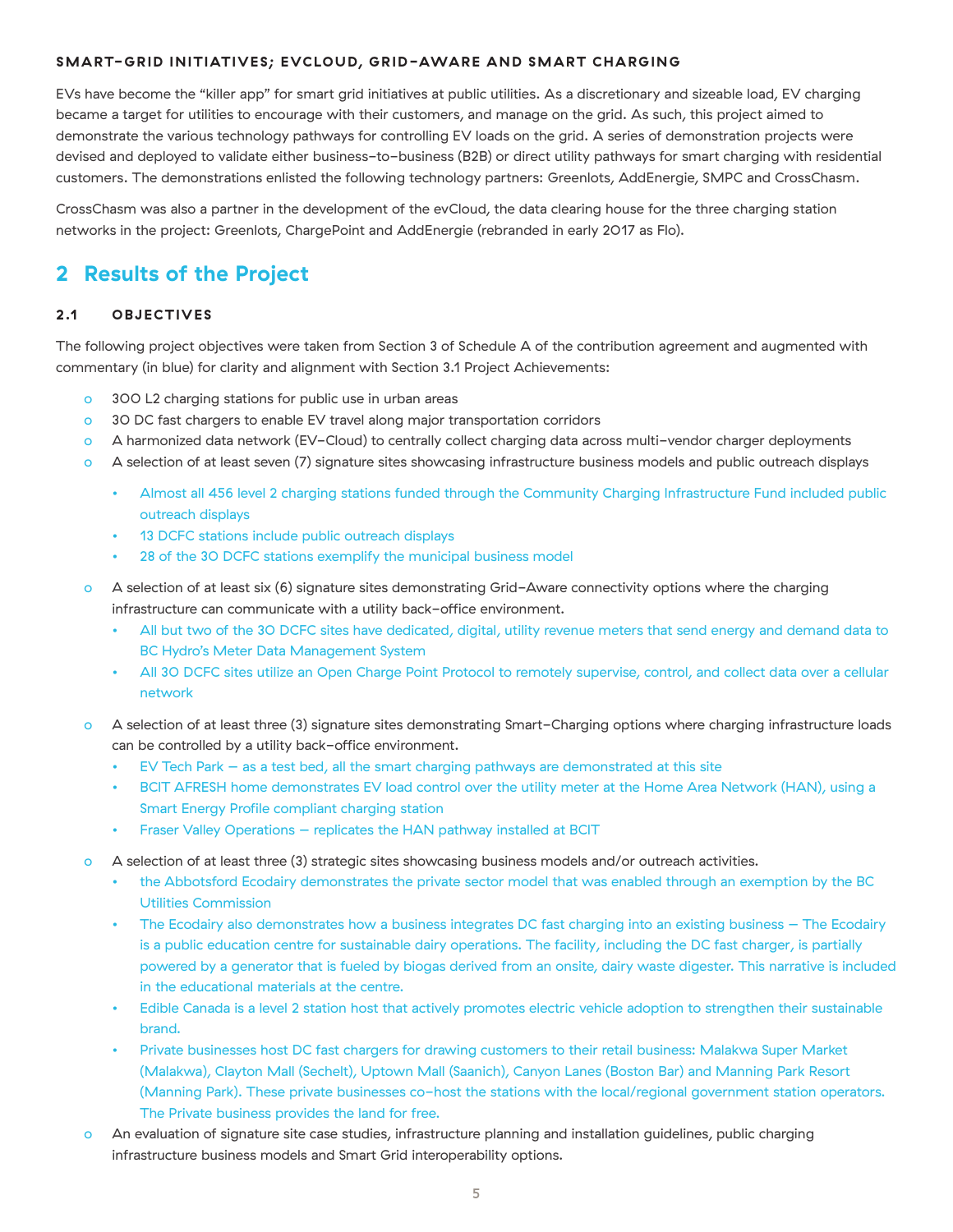# <span id="page-5-0"></span>**2.2 300 L2 CHARGING STATIONS & 30 DC FAST CHARGERS**

All the level 2 and DC fast charge stations were installed in collaboration with public and private community hosts. The DC fast chargers were hosted mainly by local and regional government hosts at community centres and other major community hubs.

The public charging infrastructure deployment fulfills one of the five pillars for supporting EV adoption as described in Section 4.1.1.6 below. The growth of EVs toward mainstream market uptake will displace fossil fuel with renewable electricity in the province of British Columbia. Similar trends are happening in Ontario and Quebec, provinces that also have a significant renewable electricity mix.

# **2.3 EVCLOUD**

The charging station data clearing house was achieve through the negotiated cooperation of station hosts and the electric vehicle service providers (EVSPs), also known as charging networks. The three main networks in BC are Greenlots, Flo (formerly AddEnergie) and ChargePoint.

Academics and government have been continuously requesting evCloud data to further their understanding of the impact of public infrastructure on EV adoption. More recently, oil companies such as Shell have requested results from evCloud to inform their market analysis for DC fast chargers as a business.

## **2.4 BUSINESS MODEL**

As of today, almost all level 2 station hosts in BC offer public charging for free. Public facilities like community centres offer the service to promote adoption of a "greener" vehicle technology while businesses do the same to portray themselves as "good" corporate citizens. Certain retail businesses will benefit from EV drivers shopping at their business while charging. However, the demand for something free is insatiable, and an informal survey of level-2 chargers on any given day finds many long-distance capable EVs occupying the spaces older EVs still require to operate functionally, even within city limits. The City of Vancouver, first to deploy public charging infrastructure, is now among the first seeking to implement a public charging pricing scheme in response. Their goal is to achieve 80% utilization of charging stations, and they are using an approach similar to how they currently manage public parking.

As the EV market matures and EVs come with larger batteries (longer driving range), level 2 station usage will transition from a necessity for local driving to destination charging. Day trips in excess of 50 or 100km in one direction may require a recharging session before completing the round trip. Longer trips will require level 2 charging at intermediate destinations. Hotels or motels are examples of ideal businesses for hosting level 2 stations. In 2017, the Chevy Bolt became the first "accessible", non-luxury, long-range EV to come to market with a range of 385km, marking the turning point for level 2 station usage.

Unlike level 2 charging, DC fast charging remains as critical EV infrastructure that enables EVs to compete with the incumbent petroleum fueled vehicles in terms of utility.

Implementing DC fast charging infrastructure requires a completely different business model than that of level 2 networks. First, the cost of building a DC fast charge station is comparatively high. Whether the proponent of the infrastructure is a public utility or a private business, the regulatory framework needs to be explored and navigated. Properties that are suitable to facilitate charging at any time, day or night, in terms of accessibility, visibility and safety of the users, must be identified and obtained. It is significant to note that, despite the barriers to entry, non-electricity energy companies like Shell are exploring DC fast charging as potential new business.

## **2.5 OUTREACH**

The outreach objective of the project was delivered through info graphics designed to be attention grabbing on signage installed at both level 2 and DC fast charging stations. As a follow through, BC Hydro established an electric vehicle landing page, **[bchydro.com/ev](http://bchydro.com/ev)**. Many other electric utilities such as Hydro Quebec have similar comprehensive educational signage and web content on electric transportation.

## **2.6 SMART CHARGING**

The project team completed seven smart charging demonstrations. The results will inform BC Hydro and its peers of smart charging solutions to consider in future EV demand response programs. As a result, the three main tech providers to the project, Greenlots, AddEnergie and CrossChasm, have gone on to scaled up smart charging demonstrations with BC Hydro and other utilities, furthering the cause to mitigate the impacts of EV charging on the grid.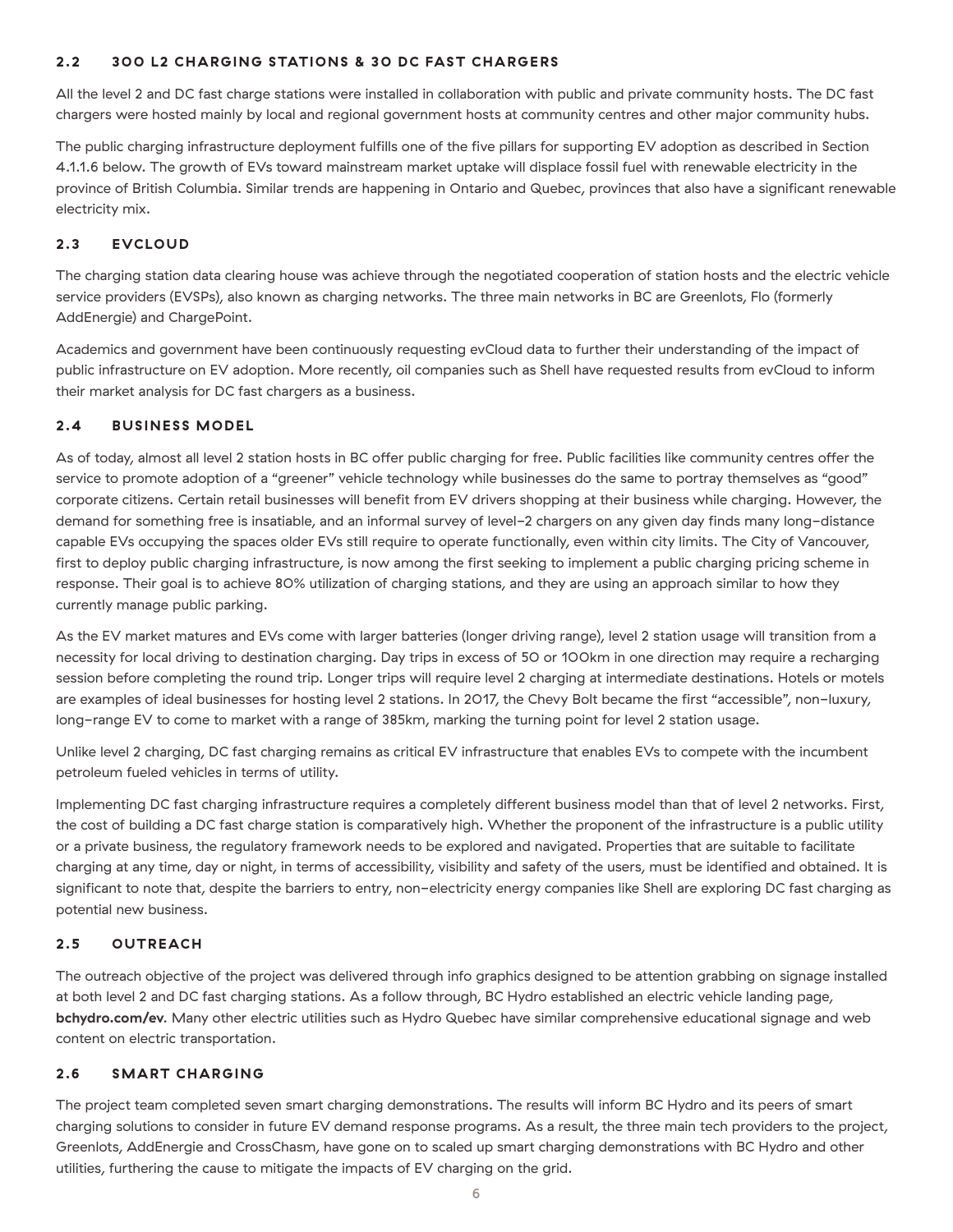# <span id="page-6-0"></span>**3 Project Achievements**

The overall project was delivered under budget but six months past the original due date of March 2016. The closing project cost was \$8,391,801 against the planned budget of \$8,802,895. Since the project closing date with NRCan (30 September 2016), BC Hydro has absorbed just under \$400k of trailing costs from the project, which still completes the project within budget. The six month extension is attributed to the following factors:

- o six month delay in project commencement date the planned commencement date was April 2012 but the contribution agreement with NRCan was not signed until October 2012
- o Securing sites for DC fast chargers took much more time than anticipated working with local government hosts required business negotiations with each one of the 30 station sites.

The lesson learned on infrastructure deployment was to partner with fewer host entities with land or facilities in multiple locations of interest for DC fast charge deployment. To address this, the current round of DCFC deployment has targeted large grocery stores with store locations that align with DCFC deployment plans.

# **3.1 SUMMARY OF ACHIEVEMENTS**

This section covers achievements for the following: public EV infrastructure deployments, a harmonized data network—evCloud – and smart charging demonstrations.

# **3.1.1 PUBLIC EV INFRASTRUCTURE DEPLOYMENTS**

The public EV charging component of this project had two main goals: to support EV adoption with public charging infrastructure, and to perform outreach and awareness. EV charging at present is divided into three options (see Table 1 below, which describes the characteristics of each) and the public EV charging deployments comprise two sub-projects: 300 level 2 charging stations and 30 DC fast charging stations.

#### Table 1. Attributes of EV Charging Options

| <b>Charging Type</b> | Power                                      | Time (per 100km)  |
|----------------------|--------------------------------------------|-------------------|
| Level 1              | 1kW (dedicated 120V wall outlet)           | $16 - 20$ hrs     |
| Level 2              | 3-6kW (similar to stove or drier circuit)  | $3-6$ hrs         |
| DC Fast Charging     | 5O+kW (electrical demand of a gas station) | 30 <sub>min</sub> |

## **3.1.2 HARMONIZED DATA NETWORK – EVCLOUD**

In a nascent EV market, government and academics are hungry for data on charging station utilization. Governments need data to inform future funding programs and academics need data to analyze so they can advise government. At the same time, a handful of EV service provider (EVSP) start-ups are grappling for market share, making it a challenge to collect data from multiple sources. EV service providers are charging station network operators similar to cell phone companies that operate a telecom network to provide a service through end devices that are connected on the network.

evCloud was built through this project as a clearing house for EV charging data gathered from all participating EV service providers. Figure 11 below is a screen shot of the evCloud landing page on the internet. The general public is permitted to visit the site to glean aggregate data such as total tons of GHG emissions avoided to date. Government and academic partners have the further ability to sign up for an account to download the full data set for charging station utilization. Simon Fraser University, the University of Victoria and the University of British Columbia have already made use of the data as have various levels of government, including Metro Vancouver. At this point, there is no sustainment funding for evCloud, which might mean the loss of the analytical tool going forward.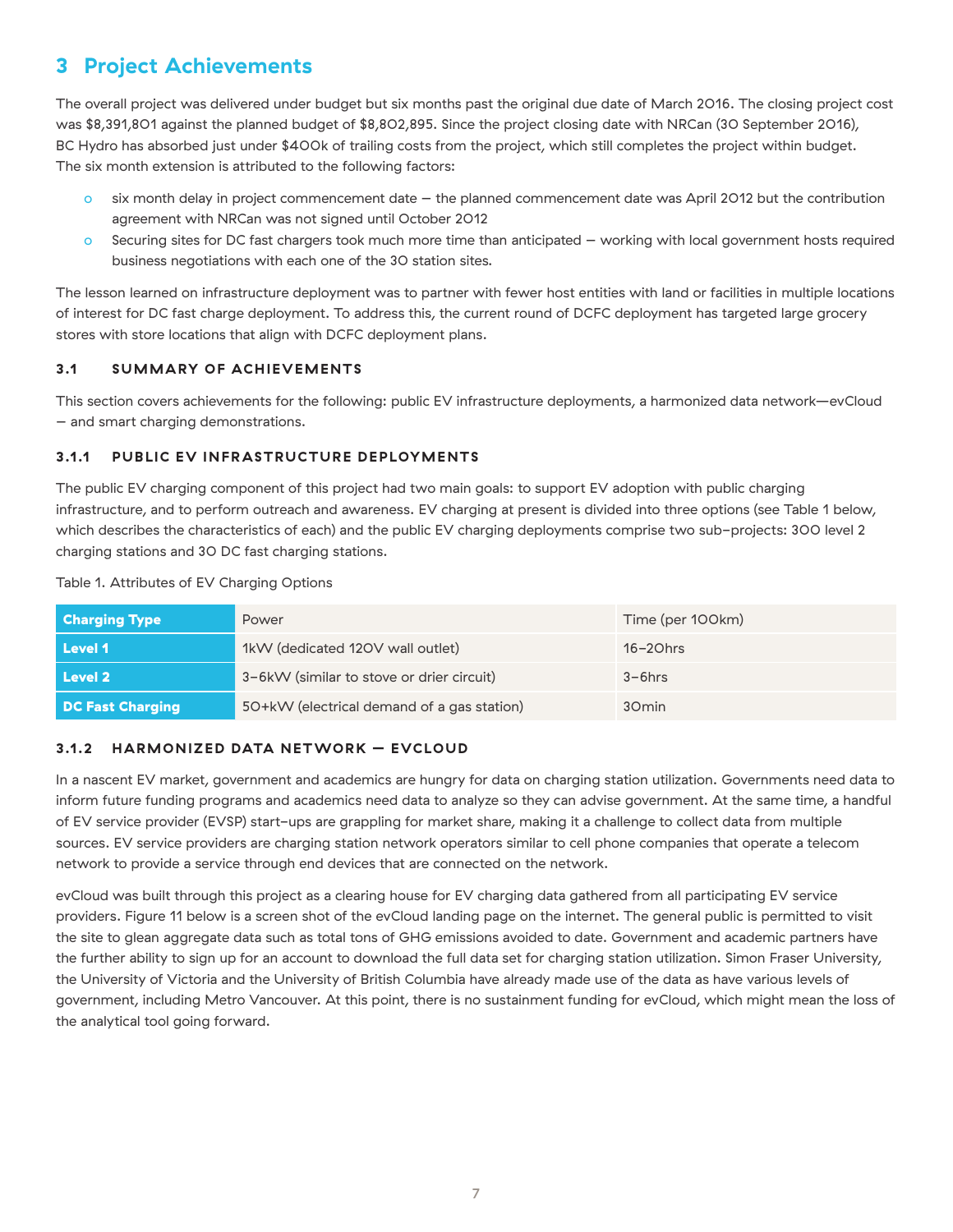<span id="page-7-0"></span>

## **Figure 1. evCloud Screen Shot**

## **EVCLOUD EVALUATION**

evCloud has proven its value through the consistent requests from government and academia to access the data. BC Hydro has used evCloud for planning of future infrastructure deployments through assessing the effectiveness of existing deployments. evCloud has also proved useful through its analysing and reporting of beneficial outcomes of the initial project by way of avoided GHG emissions. Ongoing updates will be required and will only happen if sustainment funding is put into place to maintain the linkages to other applications with which evCloud is currently integrated.

## **3.1.3 SMART CHARGING (SMART GRID INTEROPERABILITY) DEMONSTRATIONS**

The smart charging demonstrations are intended to inform BC Hydro and the utility industry of the various technology pathways for EV load control to lessen EV charging impacts on the grid. Analytical focus is currently on residential customers as the bulk of EV charging takes place at home after the afternoon commute, which lands sharply on the early evening residential peak for the utility.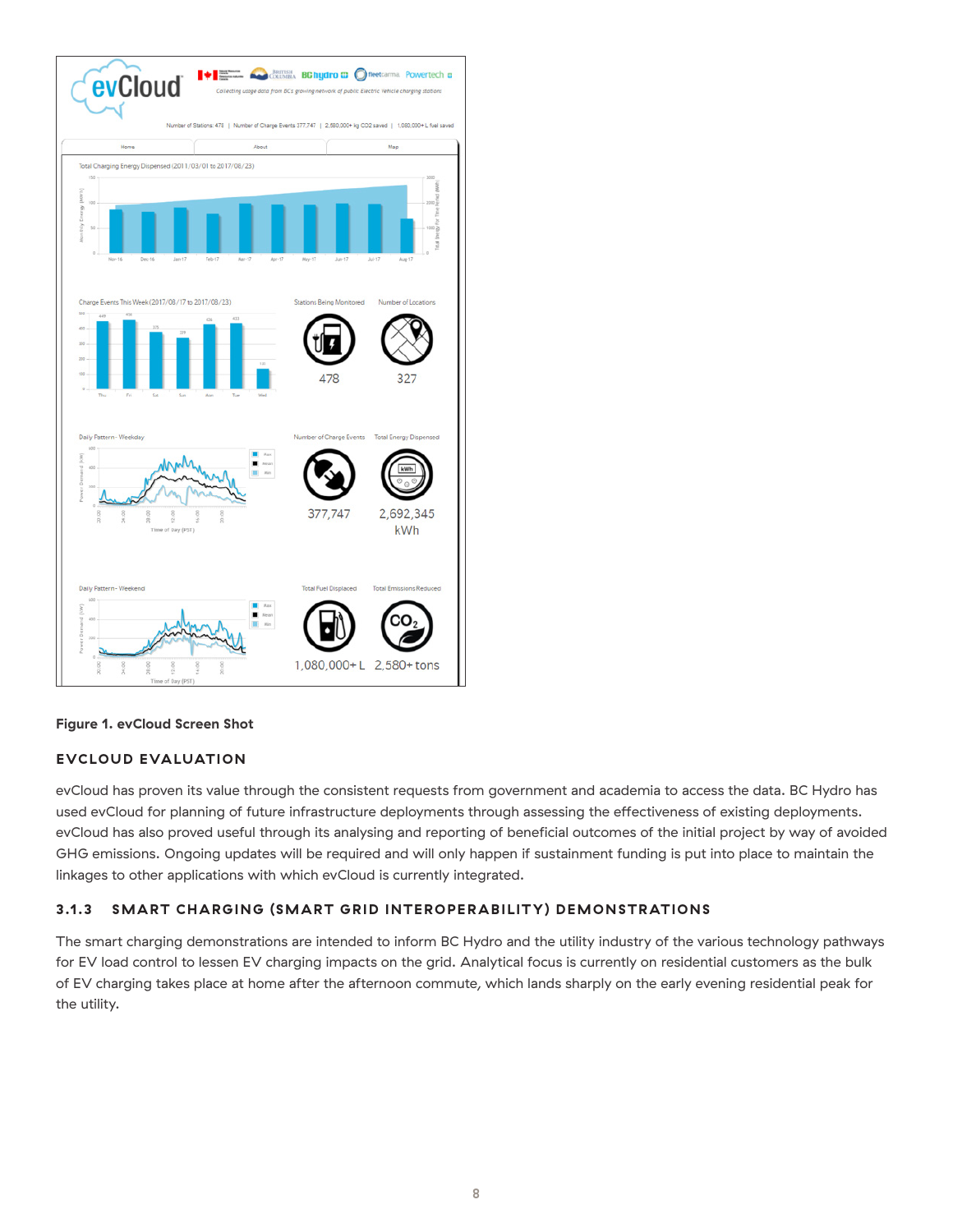<span id="page-8-0"></span>The demonstrations are presented in detail, in a separate Appendix. They will fall under one of the two types of pathways illustrated in Figure 2 below.

# EV Smart GridProject Definition

#### **Multiple Communications Pathways**



# **BREAKDOWN PATHWAYS TO:**

#### **1. B2B paths:**

Use of third party service providers and /or infrastructure

#### **2. Direct Paths:**

Use of utility SMI infrastructure

#### **Figure 2. Technology Pathways for EV Load Control**

Note: SMI stands for Smart Metering Infrastructure, a name given to BC Hydro's digital metering technology that utilizes a telecom network for remote reading, status and control functions. The generic industry term is Advanced Metering Infrastructure (AMI).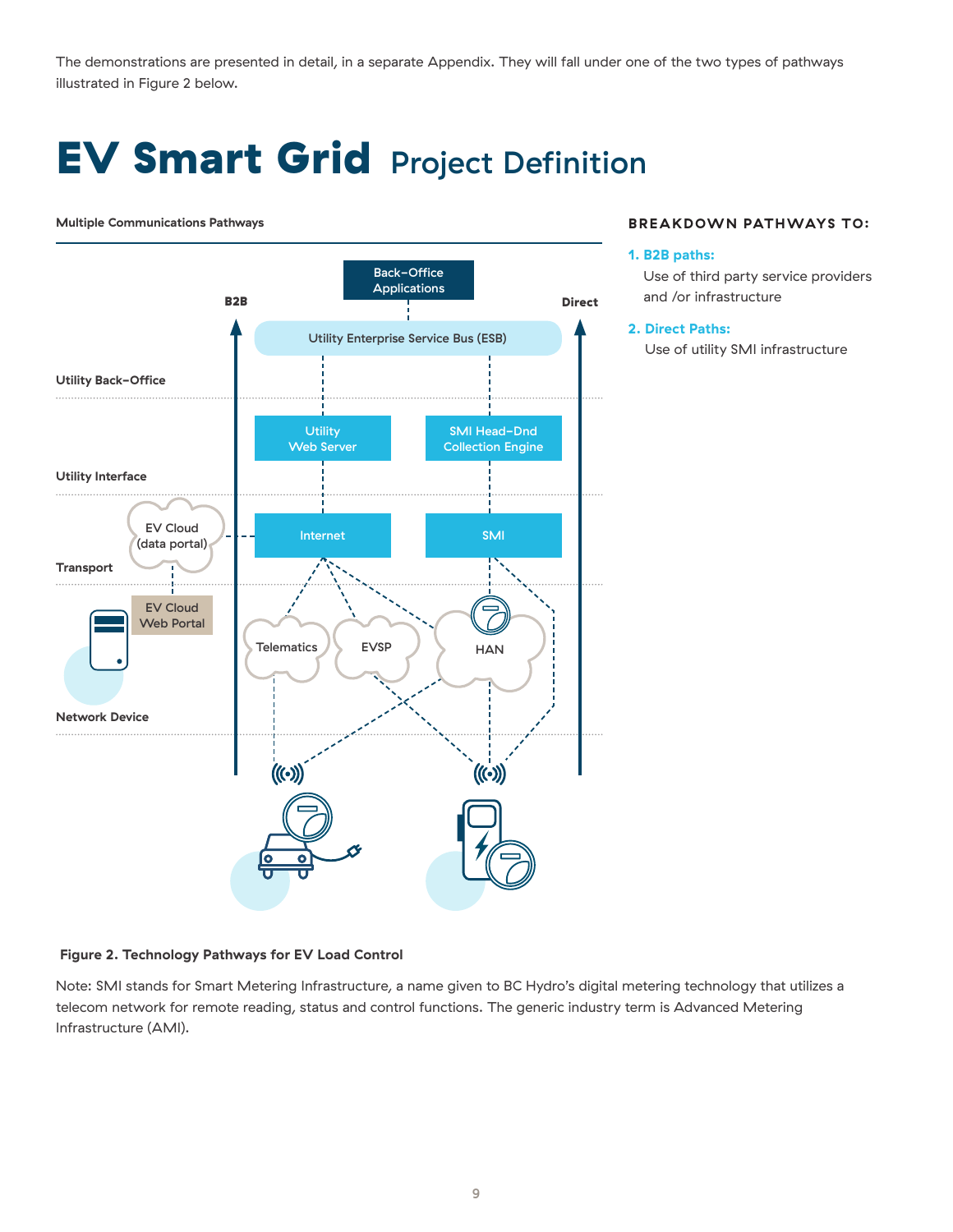# <span id="page-9-0"></span>**4 Conclusion and Follow-up**

Everything about EVs is advancing at a rapid pace: faster charging rates, larger batteries, and more "intelligence" or autonomy. If utilities are to invest in EV infrastructure, and smart-charging-as-mitigation-measures against the impacts on the grid, then it would be prudent to invest in an EV technology roadmap with a utility perspective.

# **4.1 POTENTIAL FOR REPLICATION**

Replication for DC fast charging stations and smart charging are already underway at BC Hydro. The following covers cost trends for DC fast chargers as well as smart charging.

## **DCFC**

As with all new technologies, the prices drop after the initial market introduction. Since the first DC fast charger purchases in 2013, the prices have dropped as much as 30%. However, the installation cost will not drop unless manufacturers start catering to Canada's unique utility voltage of 600V rather than the 480V used everywhere else. We are already seeing signs of this accommodation with a recent RFP for DC fast chargers.

Approaching 5 and 10 years post project, more and more DC fast charger sites will follow the design and layout of Tesla Super Chargers with the ability to accommodate fast charging for multiple EVs at one site with the potential for reducing the cost per charge port. As the fast charger power rating for EVs rise and the expectation is for multiple charger ports per site, onsite energy storage will begin to play a role in reducing the demand charges for these fast charging hubs.

#### **Smart Charging**

It is still too early to discern any cost trends for the EV smart charging market. New smart charging products are just arriving on the market. BC Hydro has yet to launch any customer programs for EV demand response. Hydro is still testing customer acceptability with products and solutions that may or may not be scalable for a utility application.

Note that the all the smart charging demonstrations focused on having the "smarts" off the vehicle in smart charging stations or smart load control devices. As the auto industry piles the smarts into their products, embracing autonomous driving, connected vehicles and the internet of everything, it will be foolish and impossible for utilities to ignore the option of directly communicating with the EVs themselves for smart charging.

## **4.2 PROJECT MONITORING**

BC Hydro will continue to monitor the public and smart charging infrastructure for the follow-on period stipulated in the contribution agreement with NRCan.

## **EV infrastructure & evCloud**

BC Hydro will continue to maintain the 30 DC fast chargers that are operated by the municipal hosts. For as long as it remains relevant, Hydro will continue to use evCloud to monitor level 2 stations and will assess the overall usage data collected. Without sustainment funding in place for evCloud, though, evCloud may not have the longevity to be relevant for the full five-year follow-on period. A spin-off Canadian company, Mogile, is currently developing a similar, but more robust, charging-station data warehouse platform that may be a suitable alternative.

#### **Smart Charging demonstrations**

Most of the demonstrations sites continue to operate primarily as charging services for the host facility. Some of the sites maintain the smart charging features in the day to day use of the charging infrastructure. For example, scheduled EV load curtailment was implemented at BC Hydro's Edmonds campus parkade to avoid adding to the daily peak load of the facility. In other cases, the smart charging aspect remains dormant after the load control demonstration was performed for project stakeholders. The FVO demonstration site is only using the charging stations for staff EV charging.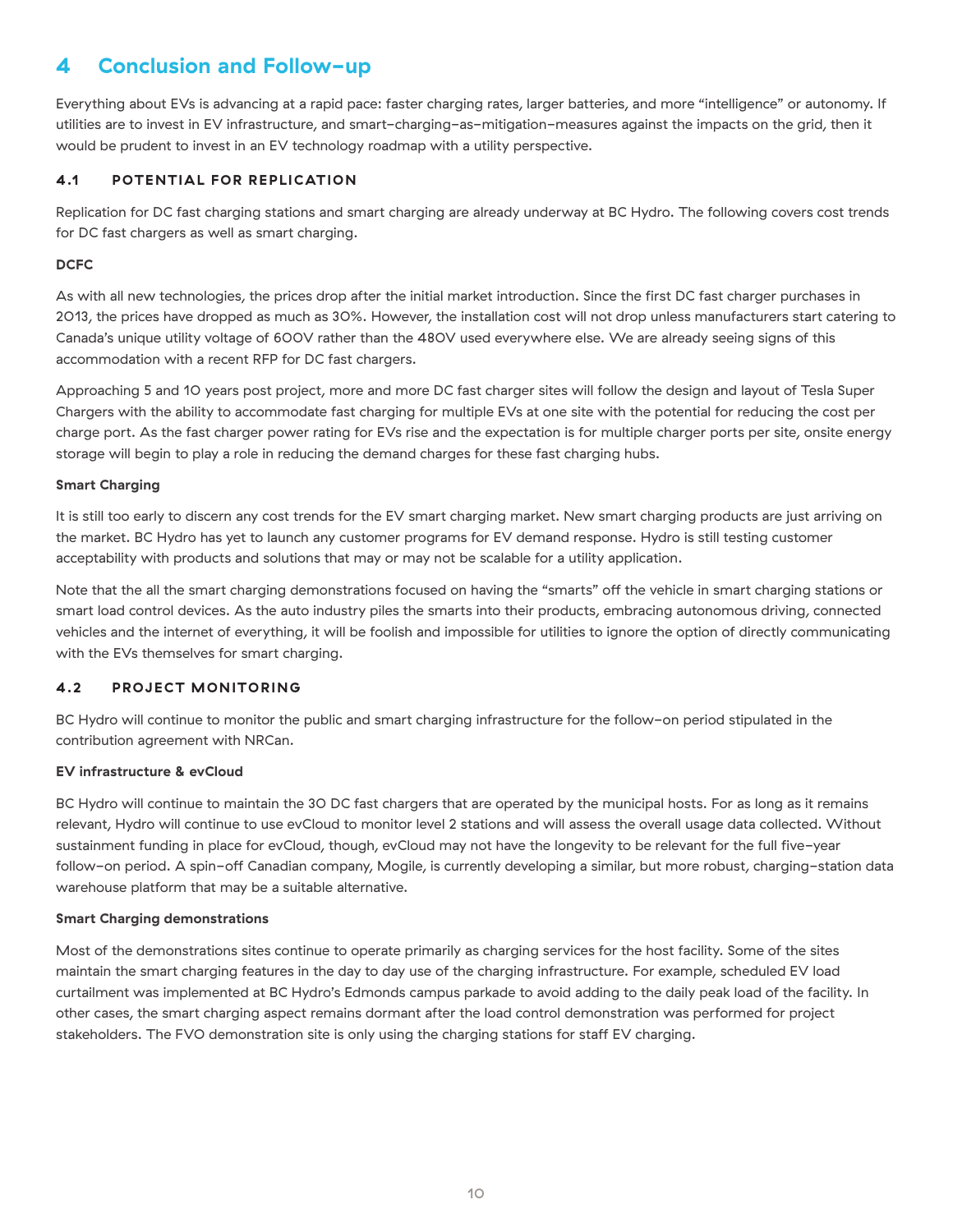# **4.3 NEXT STEPS**

The following next steps are needed for BC Hydro to transition from demonstrations to business operations.

#### **Smart Charging Technologies**

Several of the technologies tested have also been applied to demand response (DR) pilots at BC Hydro. The CrossChasm EV load control platform will be utilized in a 50-participant DR pilot. The residential version of the AddEnergie stations that were installed at Edmonds were selected for the same EV DR pilot.

#### **DCFC**

BC Hydro is contemplating an offer to take over full operations from the municipalities once the regulatory framework is in place for the utility to operate the stations as a new class of service.

Measurement Canada will need to work closely with industry to determine a path to compliance for the EV charging industry as none of the charging station manufacturers have Measurement Canada compliant metering onboard their equipment. Regardless of this, there are thousands and thousands of public charging stations across Canada and the number of installs is growing.

DCFC deployments must quickly transition from single charger per site installations to multiple chargers or charge ports per site to meet growing demand. Two immediate benefits are reducing wait times and increasing utilization.

## **EV Technology Roadmap**

As noted at the beginning of Section 5, BC Hydro will explore collaboration opportunities with utility and other EV stakeholders for developing an EV technology roadmap. CEATI<sup>3</sup> and EPRI<sup>4</sup> are to possible forums for pursuing collaboration on an EV technology roadmap.